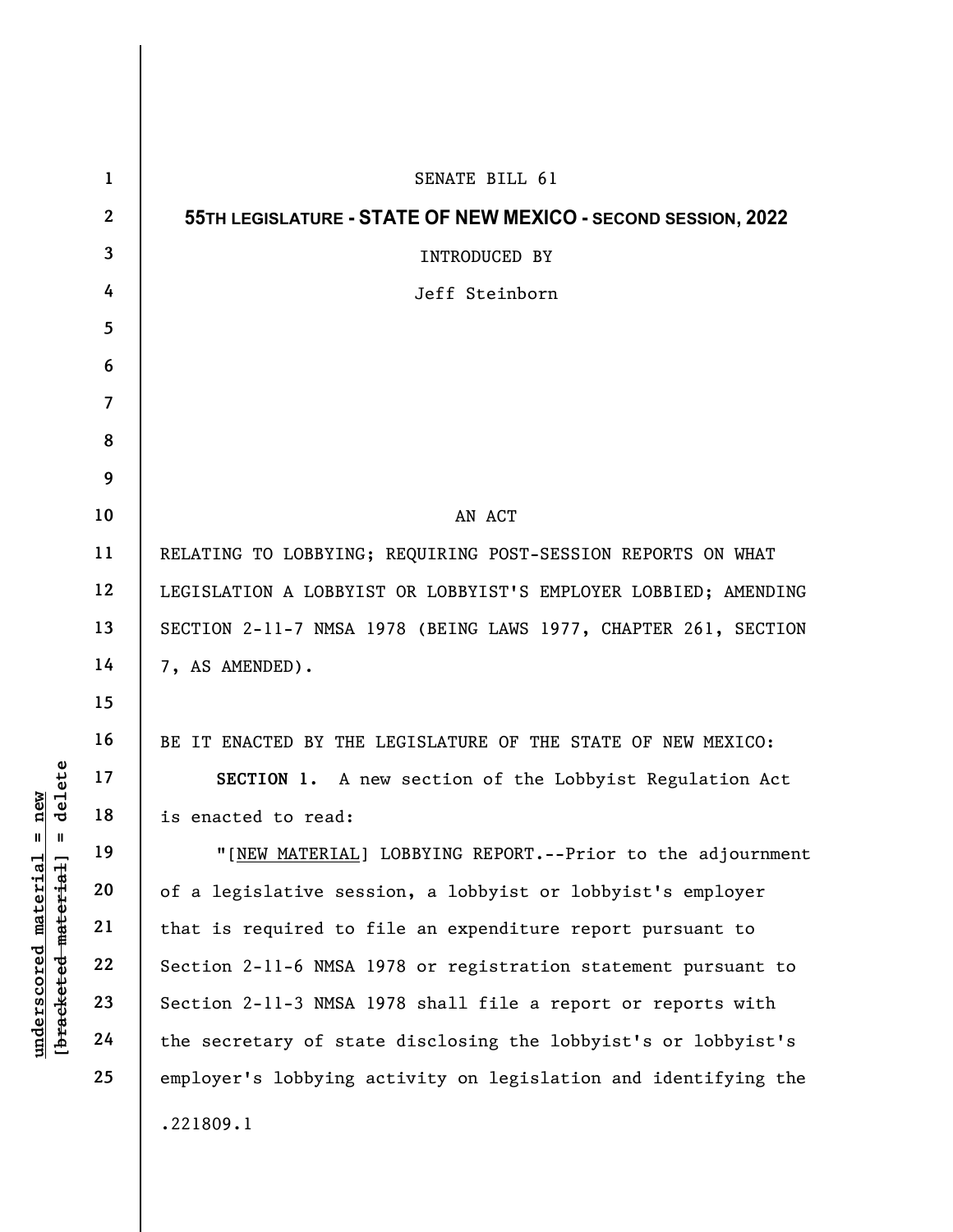1 2 3 4 5 7 8 9 10 11 12 13 specific legislation lobbied, the support, opposition or other position taken on the legislation by the lobbyist or lobbyist's employer and the name of the lobbyist's employer that lobbied on the legislation, either directly or by the registered lobbyist. A lobbyist is only required to report the lobbyist's lobbying activity on a piece of legislation one time. Reported lobbying activity shall include any lobbying on the development of legislation prior to its introduction in a legislative session. If a lobbyist or lobbyist's employer commences lobbying on legislation after the adjournment of a legislative session, a lobbying report shall be filed prior to the end of the time period in which the governor may act on legislation. The report shall be filed at a time and in an electronic format as prescribed by rule of the secretary of state."

SECTION 2. Section 2-11-7 NMSA 1978 (being Laws 1977, Chapter 261, Section 7, as amended) is amended to read:

"2-11-7. REGISTRATION, [AND] EXPENDITURE [REPORT] AND LOBBYING REPORT--PRESERVATION AS PUBLIC RECORD--ONLINE REPORTS.--

UN VENTING REPORT-PRES<br>
UN VENTING REPORT-PRES<br>
UN VENTING REPORT-PRES<br>
REPORTS.--<br>
20<br>
21 1obbying report as re<br>
22 shall be archived and<br>
23 1obbyist disclosure w<br>
24 from the date of fili A. Each registration, [and] expenditure and lobbying report as required by the Lobbyist Regulation Act shall be archived and accessible on the secretary of state's lobbyist disclosure website for a period of at least ten years from the date of filing as a public record, open to public inspection at any reasonable time. Unless an action or .221809.1  $- 2 -$ 

6

14

15

16

17

18

19

20

21

22

23

24

25